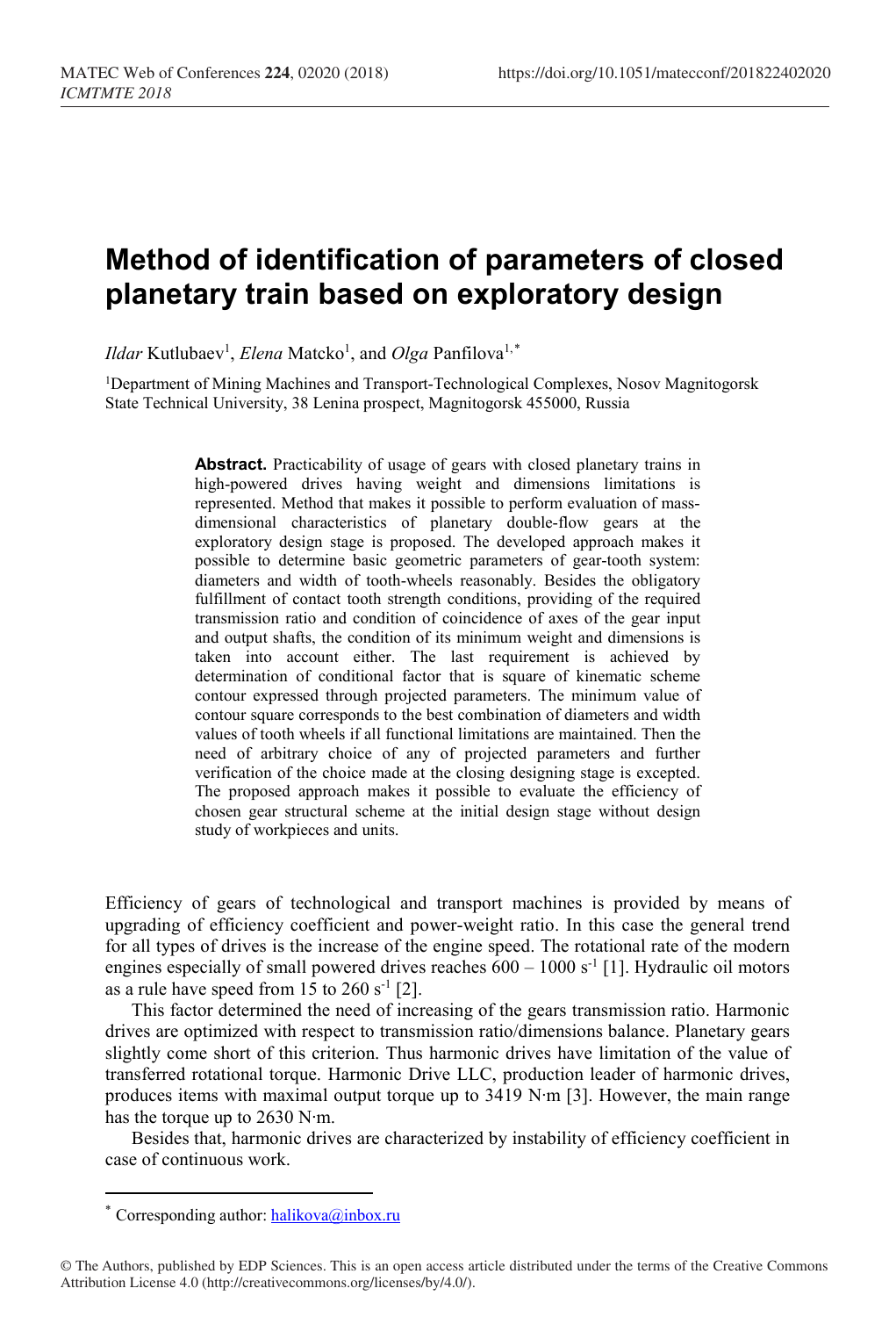The usage of planetary gears is more preferable in high-powered drives. Its constructions are continually-improving, new variations of toothing constructions are developed [4, 5]. Known factors mainly connected with accuracy of manufacturing and influence of wear problem on efficiency coefficient [6] restrain its wide-spread occurrence.

Increasing of power transferred by a gear can be obtained by means of development of constructions that realize traditional construction schemes, in particular through providing of higher precision of power distribution through parallel flows [7, 8].

Capability to obtain high transmission ratio and rotational torque simultaneously is reached by usage of double-flow schemes with nonparallel flows of transferred power [9, 10, 11].

Development of working project includes stage of choice of structural scheme and calculation of main parameters of kinematic scheme. In this case performance evaluation of chosen gear structural scheme is performed according to the results of finished working project. Particularly according to the power-weight ratio coefficient

$$
N_{pw} = \frac{T_{out} \cdot \omega_{out}}{m} \,,\tag{1}
$$

where  $T_{out}$  – torque at the output shaft;

Ω*out* – angular velocity of output shaft;

*m* – gear weight.

However, the gear weight is determined at the conclusion of project. In this regard preliminary analysis of possible variations of structural schemes according to indirect index of power-weight ratio becomes essential**.** In this regard it is reasonable to have a criterion that makes it possible to evaluate the accepted working kinematic scheme at the initial design stage.

The expression (1) contains parameter *m*, its value is determined in a great measure by the volume of the gear internal space which is full of wheels. In this regard before engineering development the evaluation of the gear weight corresponding to the accepted scheme is possible to perform according to the conditional index that is square of kinematic scheme contour  $K_{sc}$ . Its value depends on the projected parameters such as reference circle diameter of wheels  $d_i$  and width  $b_j$  (figure 1). In this case index  $K_{sc}$  can be a criterion of optimality determined by the set of projected parameters

$$
K_{sc} = b_1 \cdot d_3 + b_2 \cdot d_6. \tag{2}
$$



**Fig. 1.** Double-flow planetary gear with nonparallel flows: a – kinematic scheme, b – velocity plan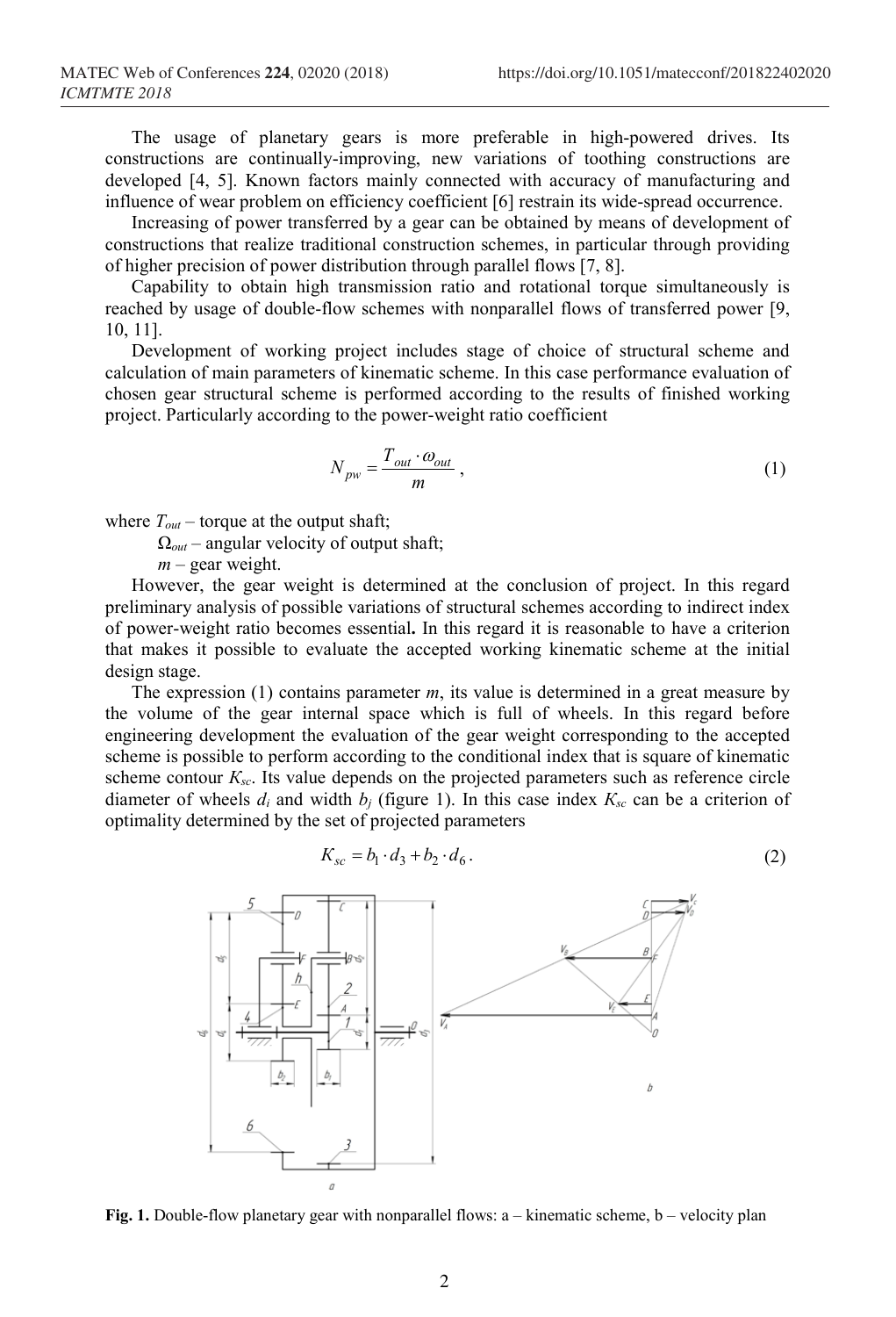In respect to the scheme of double-flow planetary gear the number of parameters to be determined equals eight:  $d_i$  ( $i = 1...6$ ),  $b_j$  ( $j = 1...2$ ).

Parameters that determine the gear scheme are connected with each other by obligatory correlations that are functional limitations placed on criterion *Кsc*:

- maintenance of the required transmission ratio *u* [9]

$$
u = 2 \cdot \frac{d_6 \cdot (d_1 + d_2)}{d_4 \cdot d_1} + \frac{d_3}{d_1};
$$
\n(3)

- fulfillment of conditions of tooth strength [12]

$$
d_1 = K_d \cdot \sqrt[3]{\frac{T_2 \cdot d_1 \cdot (d_1 + d_2)}{2 \cdot \psi_{bd_1} \cdot d_2^2 \cdot [\sigma_n]^2}} ;
$$
 (4)

$$
d_4 = K_d \cdot \sqrt[3]{\frac{T_5 \cdot d_4 \cdot (d_4 + d_5)}{2 \cdot \psi_{bd2} \cdot d_5^2 \cdot [\sigma_n]^2}},
$$
\n(5)

where  $K_d$  = 840 for spur gear pairs;  $K_d$  = 780 for helical-gear set;

 $K_C$  – coefficient of irregularity in the distribution of load between satellite gears;  $K_C$  = 1,1…1,2;

 $T_2$  and  $T_5$  – rotational torques on annular rings 2 and 5;

 $K_1$  and  $K_2$  – number of satellite gears of the first and second flows of power transmission correspondingly;

ψ*bd*<sup>1</sup> and ψ*bd*<sup>2</sup> – coefficients of toothing width:

$$
\psi_{bd1} = \frac{b_1}{d_1}; \quad \psi_{bd2} = \frac{b_2}{d_4}; \tag{6}
$$

- condition of coincidence of axes

$$
d_3 = d_1 + 2 \cdot d_2; \qquad d_6 = d_4 + 2 \cdot d_5. \tag{7}
$$

In the equations (4) and (5) the calculation is performed through rotational torques in nonparallel flows  $T_2$  and  $T_5$ . Distribution of pull-in torque  $T_1$  to flows is determined by geometric parameters based on force analysis (figure 2).

The width of rim of each wheel depends on applied loads determined during force analysis.



**Fig. 2.** Loads in toothing of double-flow planetary gear with nonparallel flows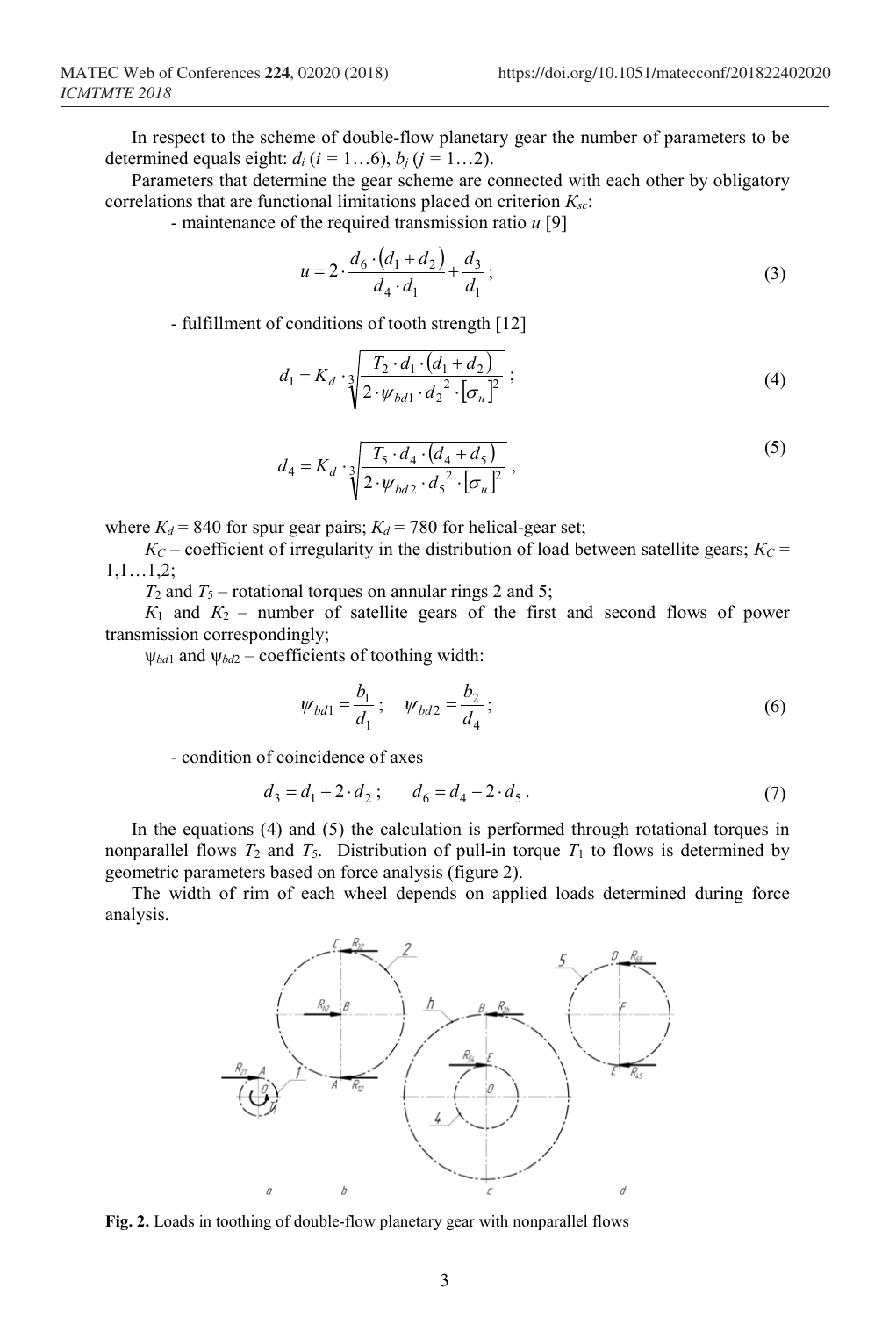The load in toothing between links 1 and 2 that is in point *А* (figure 2, *а*) is determined by the equation of equality of torques operate on annular ring 1 (about an axis *O*)

$$
R_{21} = \frac{K_C \cdot 2 \cdot T_1}{K_1 \cdot d_1},
$$

where  $K_C$  – coefficient of irregularity in the distribution of load between satellite gears;

 $K_1$  – the number of satellite gears in the first flow of power transmission.

Forces applied to link 2 on the part of link 3 in point C and link *h* (*4*) in point B are determined by the condition of equality of torques applied to satellite gear 2 about points *B* and *С* (figure 2, *b*)

$$
R_{32} = -R_{12} - R_{21} = \frac{K_C \cdot 2 \cdot T_1}{K_1 \cdot d_1};
$$

$$
R_{h2} = -(R_{12} + R_{32}) = -\frac{K_C \cdot 4 \cdot T_1}{K_1 \cdot d_1}
$$

The loading in toothing (point E) between links 4 and 5 is determined by condition of equality of torques applied to link *h* (*4*) (figure 2, *c*)

.

$$
R_{54} = \frac{R_{2h} \cdot K_C \cdot K_1 \cdot (d_1 + d_2)}{K_2 \cdot d_4} = \frac{4 \cdot T_1 \cdot K_C \cdot (d_1 + d_2)}{K_2 \cdot d_1 \cdot d_4}.
$$

Then the load in point D is determined by the condition of equality of torques applied to satellite gear 5 about axis *F* (figure 2, *d*),

$$
R_{65} = R_{45} = \frac{4 \cdot T_1 \cdot K_C \cdot (d_1 + d_2)}{K_2 \cdot d_1 \cdot d_4}.
$$

As a result, loads applied to each of fixedly connected toothed rims 3 and 6 (forces in points C and D correspondingly) are known during consideration of condition of equilibrium of output link 3(6) at the concluding stage of force analysis. This makes it possible to determine the rotational torque at the gear output shaft.

The results of the accomplishment of force analysis in the presented consequence are expressions of rotational torques:

$$
T_2 = \frac{K_C \cdot 2 \cdot T_1 \cdot d_2}{K_1 \cdot d_1};
$$
  
\n
$$
T_3 = \frac{T_1 \cdot d_3}{d_1};
$$
  
\n
$$
T_4 = \frac{2 \cdot T_1 \cdot (d_1 + d_2)}{d_1};
$$
  
\n
$$
T_5 = \frac{K_C \cdot 2 \cdot T_4 \cdot d_5}{K_2 \cdot d_4} = \frac{K_C \cdot 4 \cdot T_1 \cdot (d_1 + d_2) \cdot d_5}{K_2 \cdot d_1 \cdot d_4};
$$

 $2 u_4$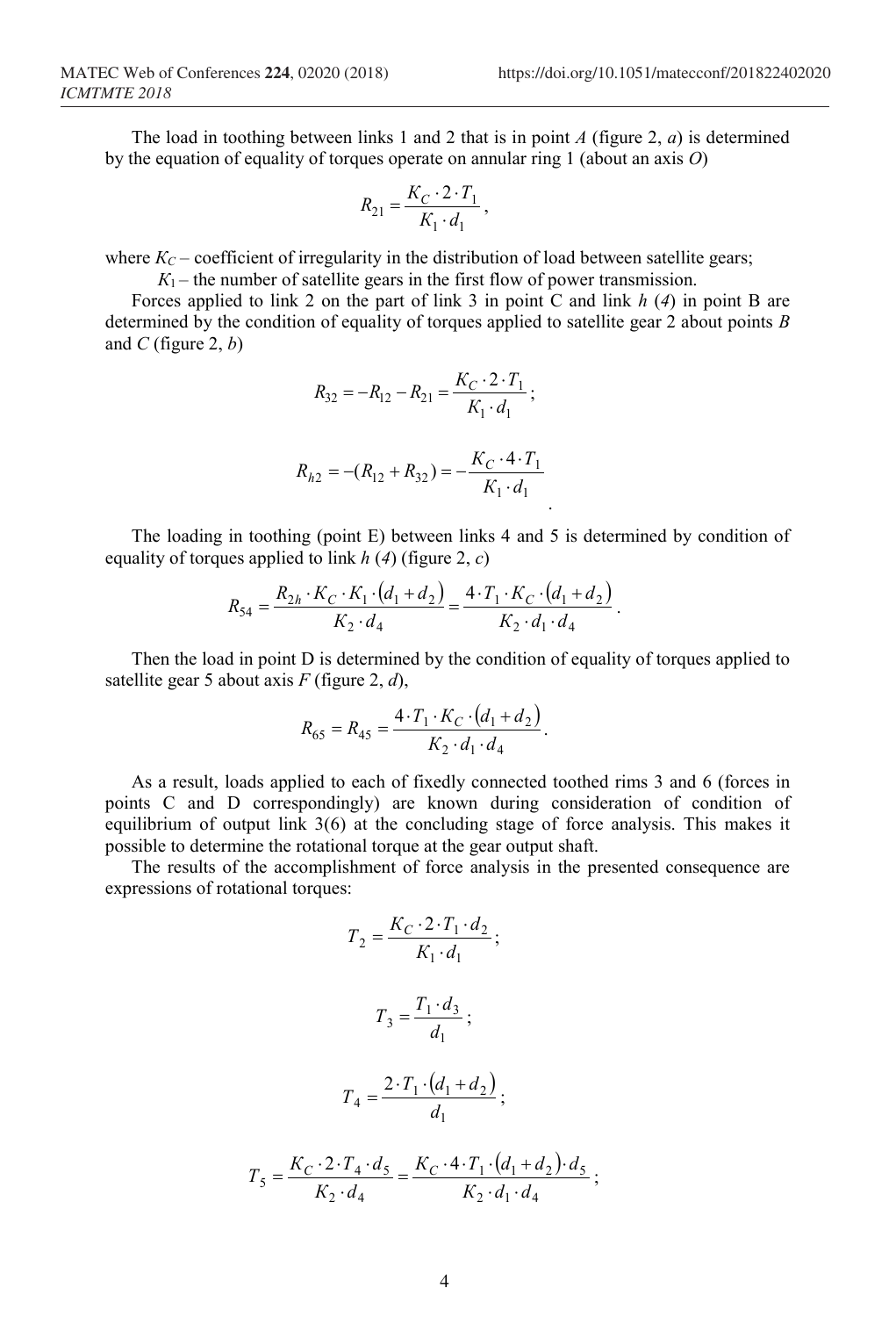$$
T_6 = \frac{2 \cdot T_1 \cdot (d_1 + d_2) \cdot d_6}{d_1 \cdot d_4}.
$$

The correlation of rotational torques transferred by nonparallel power flows expressed by geometric parameters of a mechanism

$$
\frac{T_3}{T_6} = \frac{d_3 \cdot d_4}{2 \cdot (d_1 + d_2) \cdot d_6}
$$

The width of wheels is expressed during the solution of equations (6) and (7) including (4) and (5) correspondingly

$$
b_1 = K_d \cdot \sqrt[3]{\frac{\psi_{bd1}^2 \cdot T_2 \cdot d_1 \cdot (d_1 + d_2)}{2 \cdot d_2^2 \cdot [\sigma_n]^2}}
$$
(8)

$$
b_2 = K_d \cdot \sqrt[3]{\frac{\psi_{bd2}^2 \cdot T_5 \cdot d_4 \cdot (d_4 + d_5)}{2 \cdot d_5^2 \cdot [\sigma_u]^2}}
$$
(9)

The insertion of correspondences  $(7)$ ,  $(8)$ ,  $(9)$  into expression  $(2)$  makes it possible to introduce functional limitations into criterion of optimality *Кsc*. As a result, one functional limitation in the form of equation (3) is applied to criterion *Кsc*. In some cases, to simplify the procedure of a function extremum seeking it is reasonable to change the condition of equation to inequation

$$
2 \cdot \frac{d_6 \cdot (d_1 + d_2)}{d_4 \cdot d_1} + \frac{d_3}{d_1} - \Delta u \ge 0,
$$

where Δ*u* – acceptable deviation of transmission ratio *u*.

Projected parameters determined by the condition of minimum criterion of optimality and considering functional limitation correspond to better mass-dimensional characteristics of a gear. In this case the obligatory limitations to contact tooth strength, required transmission ratio of a gear and coincidence of axes of its input and output shafts are performed.

This method can be used either for exploratory design of double planetary gears. In this case modules of toothing for each step should be included in the number of projected parameters.

## **Conclusion**

The decision to use planetary gears with two nonparallel flows of transferred power especially with small size and weight requirements in high-powered gears is rational.

The issue of rational and reasonable choice of main geometric parameters of toothing system is decided even on an exploratory design stage on the basis of evaluation of conditional factor that is square of kinematic scheme contour. This makes it possible to provide the best variant of combination of parameters according to the power-weight ratio coefficient even at the initial design stage.